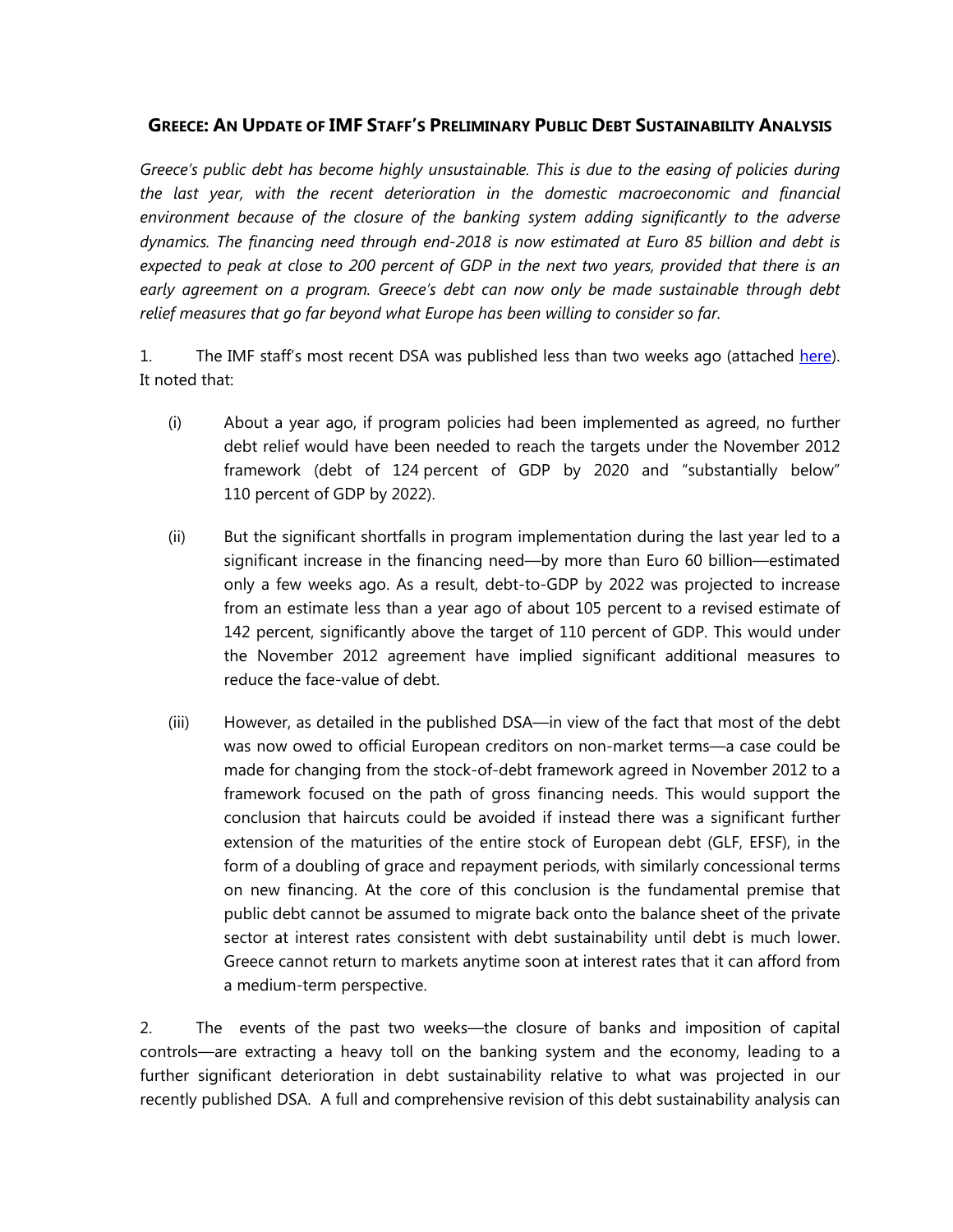only be done at a later stage, taking into account the deterioration in the economic situation as a result of the closing of the banking system and the details of policies yet to be agreed. However, it is already clear at this stage that there will be a significant increase in the financing need. The preliminary (mutually agreed) assessment of the three institutions is that total financing need through end-2018 will increase to Euro 85 billion, or some Euro 25 billion above what was projected in the IMF's published DSA only two weeks ago, largely on account of the estimated need for a larger banking sector backstop for Euro 25 billion. Adjusting our recent DSA mechanically for these changes, and taking into account the agreed weaker growth path for the next two years, gives rise to the following main revisions:

- a. Debt would peak at close to 200 percent of GDP in the next two years. This contrasts with earlier projections that the peak in debt—at 177 percent of GDP in 2014—is already behind us.
- b. By 2022, debt is now projected to be at 170 percent of GDP, compared to an estimate of 142 percent of GDP projected in our published DSA.
- c. Gross financing needs would rise to levels well above what they were at the last review (and above the 15 percent of GDP threshold deemed safe) and continue rising in the long term.

3. Moreover, these projections remain subject to considerable downside risk, suggesting that there could be a need for additional further exceptional financing from Member States with an attendant deterioration in the debt dynamics:

- (i) **Medium-term primary surplus target**: Greece is expected to maintain primary surpluses for the next several decades of 3.5 percent of GDP. Few countries have managed to do so. The reversal of key public sector reforms already in place notably pension and civil service reforms—without yet any specification of alternative reforms raises concerns about Greece's ability to reach this target. Moreover, the failure to resist political pressures to ease the target that became evident as soon as the primary balance swung into surplus also raise doubts about the assumption that such targets can be sustained for prolonged periods. The Government and its European partners need to address these concerns in the coming months.
- (ii) **Growth**: Greece is still assumed to go from the lowest to among the highest productivity growth and labor force participation rates in the euro area, which will require very ambitious and steadfast reforms. For this to happen, the Government which has put on hold key structural reforms—would need to specify strong and credible alternatives in the context of the forthcoming program discussions.
- (iii) **Bank support**: the proposed additional injection of large-scale support for the banking system would be the third such publicly funded rescue in the last 5 years.